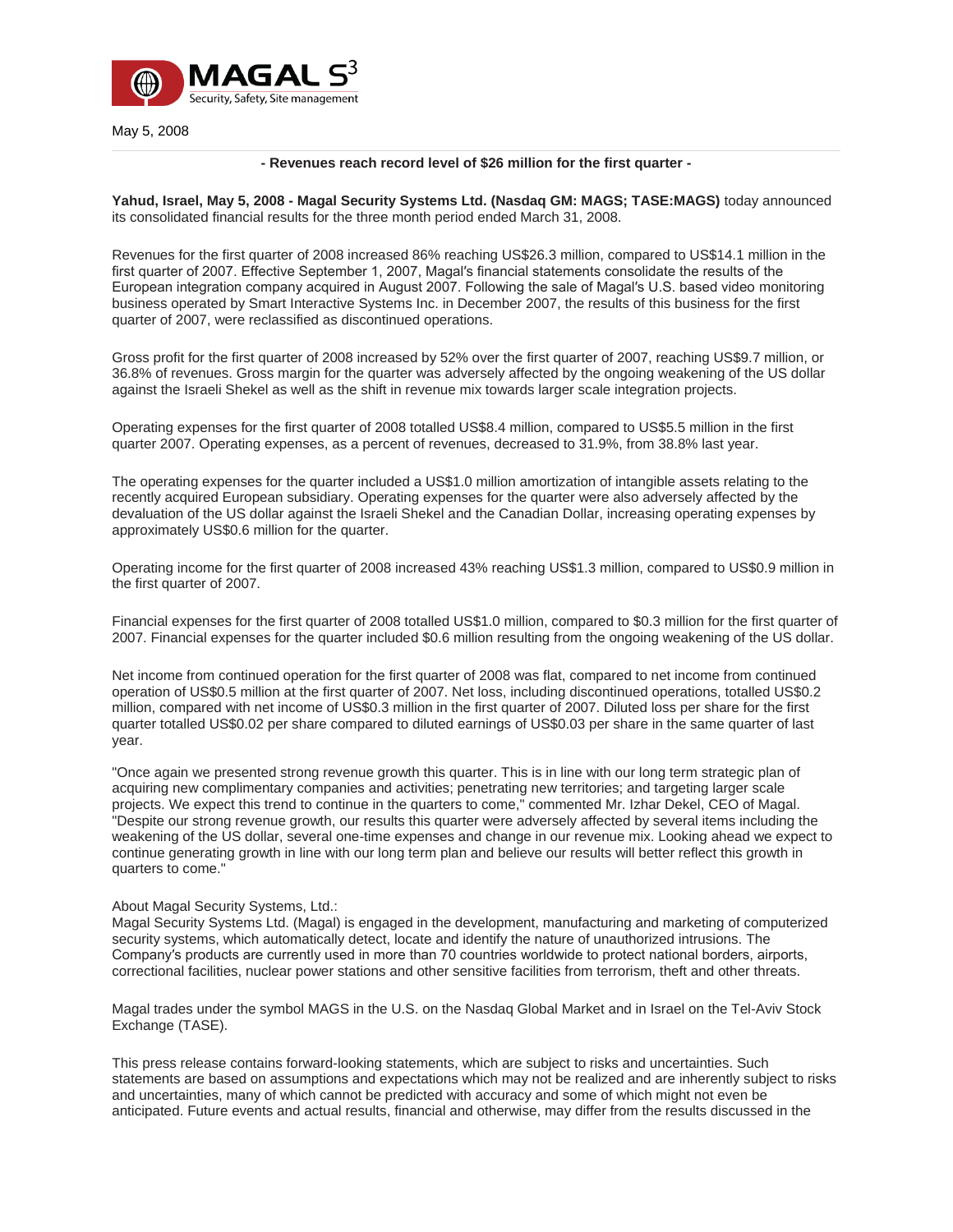

forward-looking statements. A number of these risks and other factors that might cause differences, some of which could be material, along with additional discussion of forward-looking statements, are set forth in the Company′s Annual Report on Form 20-F filed with the Securities and Exchange Commission.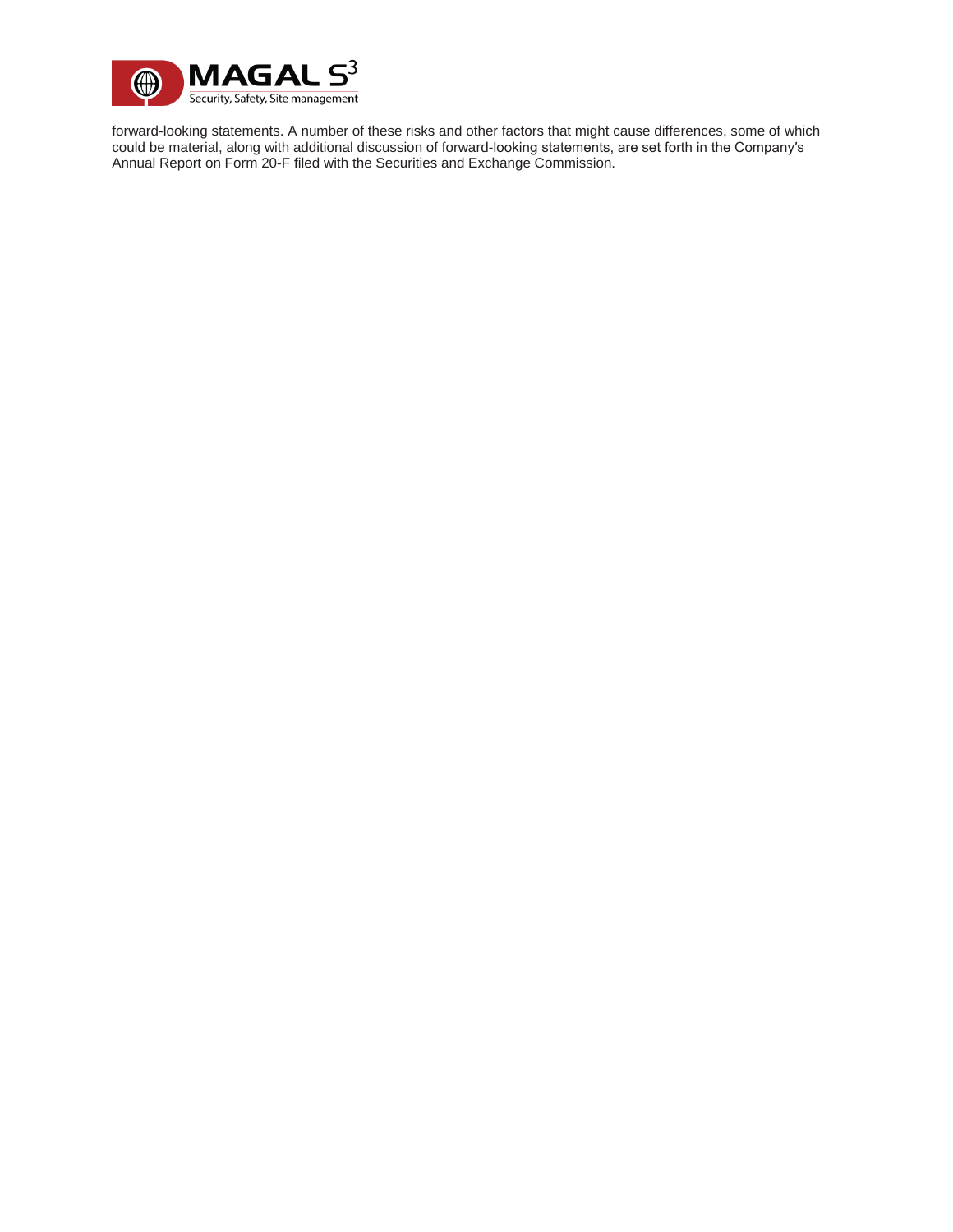

### **UNAUDITED CONDENSED CONSOLIDATED STATEMENTS OF INCOME**

*(All numbers except EPS expressed in thousands of US\$)* 

## **Quarter Ended March 31,**

|                                                                        | 2008   | $\frac{0}{0}$<br>Of | $2007$ (* | $\frac{0}{0}$<br>Of | $%$ change |
|------------------------------------------------------------------------|--------|---------------------|-----------|---------------------|------------|
| <b>Revenues</b>                                                        | 26,290 | revenues<br>100%    | 14,113    | revenues<br>100%    | 86.3%      |
| <b>Cost of revenues</b>                                                | 16,608 | 63.2%               | 7,732     | 54.8%               | 114.8%     |
| <b>Gross profit</b>                                                    | 9,682  | 36.8%               | 6,381     | 45.2%               | 51.7%      |
| <b>Operating expenses:</b>                                             |        |                     |           |                     |            |
| Research and development, net                                          | 1,625  | 6.2%                | 1,454     | 10.3%               | 11.8%      |
| Selling and marketing                                                  | 4,236  | 16.1%               | 2,709     | 19.2%               | 56.4%      |
| General and administrative                                             | 2,095  | 8.0%                | 1,316     | 9.3%                | 59.2%      |
| Special post employment benefit                                        | 438    | 1.7%                |           |                     |            |
| <b>Total operating expenses</b>                                        | 8,394  | 31.9%               | 5,479     | 38.8%               | 53.2%      |
| <b>Operating income</b>                                                | 1,288  | 4.9%                | 902       | 6.4%                | 42.8%      |
| Financial expenses, net                                                | 984    | 3.7%                | 303       | 2.1%                | 224.8%     |
| Income from continuing operations before income<br>taxes               | 304    | 1.2%                | 599       | 4.2%                | $(49.2\%)$ |
| Income tax net                                                         | 292    | 1.1%                | 148       | 1.0%                | 97.3%      |
| Net Income from continuing operations                                  | 12     | 0.0%                | 451       | 3.2%                | 62.1%      |
| Net loss from discontinued operations                                  | 248    | 0.9%                | 153       | 1.1%                | 62.0%      |
| Net income (loss)                                                      | (236)  | $(0.9\%)$           | 298       | 2.1%                |            |
| Basic and diluted net earnings per share from<br>continuing operations | 0.00   |                     | 0.05      |                     |            |
| Basic and diluted loss per share from<br>discontinued operations       | (0.02) |                     | (0.02)    |                     |            |
| Basic and diluted net earnings (loss) per share                        | (0.02) |                     | 0.03      |                     |            |

(\*Reclassified